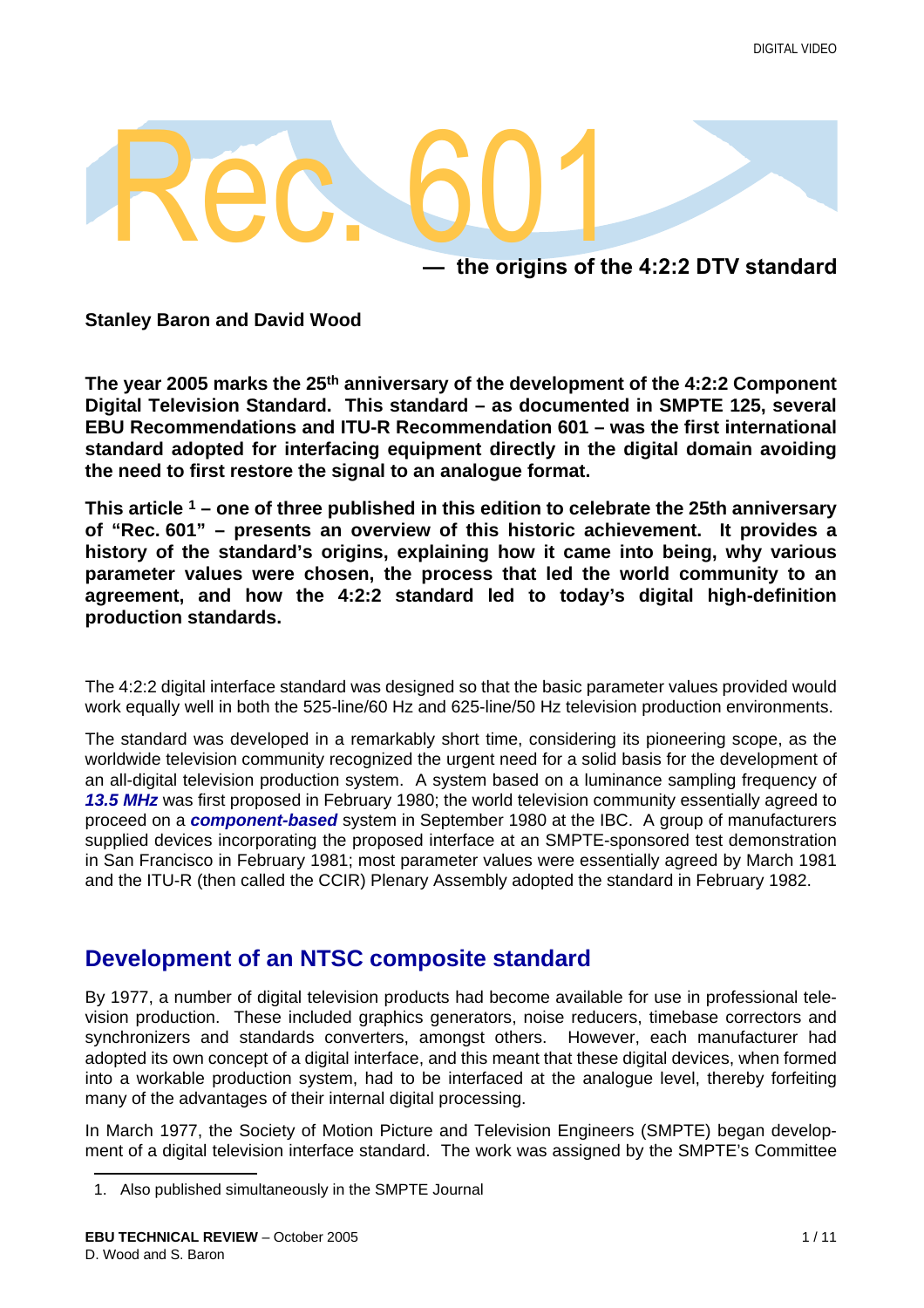on New Technology, chaired by Fred Remley, to the Working Group on Digital Video Standards, chaired by Dr Robert Hopkins.

By 1979, the Working Group on Digital Video Standards was completing development of a digital interface standard for NTSC television production. Given the state-of-the-art at the time and the desire to develop a standard based on the most efficient mechanism, the Working Group created a standard that allowed the NTSC television video signal to be sampled as a single *compositecolour* television signal. It was agreed after a long debate on the merits of three-times sub-carrier (3*f*sc) versus four-times sub-carrier (4*f*sc) sampling that the *Composite Digital Television Standard* would require the composite television signal, with its luminance channel and colour sub-carrier, to be sampled at four-times the colour sub-carrier frequency  $(4f_{\rm sc})$  or 14.31818 MHz.

During the last quarter of 1979, agreement was reached on a set of parameter values, and the drafting of the Composite Digital Television Standard was considered completed. It defined a signal sampled at 4fsc with 8-bit samples. This standard seemed to resolve the problem of providing a direct digital interface for production facilities utilizing the NTSC standard. As will be pointed out later in this article, however, this work was placed on hold while discussions on the possibility of a worldwide *component* standard were being considered.

### **Developments within the European community**

At the same time, the European community was seeking a common digital interface standard for use in Europe. However, the European community was faced with an additional set of problems. Some European nations had adopted various forms of the PAL 625-line/50 Hz composite colour television standard as their *broadcast standard* and other European nations had adopted various forms of the SECAM 625-line/50 Hz composite colour television standard.

It is understood that digital processing of any signal requires that the sample locations be clearly defined in time and space and, for television, sampling is simplified if the samples are aligned so that they are line-, field-, and frame-position repetitive, yielding an orthogonal (rectangular-grid) sampling pattern.

While the NTSC system colour sub-carrier frequency ( $f_{\text{sc}}$ ) was an integer sub-multiple of the horizontal line frequency  $(f_H)$   $[f_{sc} = (m/n) \times f_H]$  lending itself to orthogonal sampling, the PAL system colour sub-carrier employed a field-frequency off-set and the SECAM colour system employed frequency modulation, which made sampling the colour information contained within those systems a more difficult challenge.

In September 1972, the European Broadcasting Union (EBU) formed Working Party C, chaired by Peter Rainger to investigate the subject of coding television systems. In 1977, based on the work of Working Party C, the EBU issued a document recommending that the European community consider a component television production standard, since a component signal could be encoded as either a PAL or SECAM composite signal just prior to transmission.

At a meeting in Montreux, Switzerland in the spring of 1979, the EBU reached agreement with production equipment manufacturers that the future of digital programme production in Europe lay in component coding rather than composite coding, and the EBU established a research and development programme among its Members to determine appropriate parameter values.

This launched an extensive programme of work within the EBU on digital video coding for programme production. The work was conducted within a handful of research laboratories across Europe and within a reorganized EBU committee structure including Working Party V on New Systems and Services, chaired by Peter Rainger, a subgroup V1, chaired by Yves Guinet, which assumed the tasks originally assigned to Working Party C, and a specialist supporting committee V1-VID (Video) chaired by Howard Jones. David Wood, representing the EBU Technical Centre, served as the secretariat of all of the EBU committees concerned with digital video coding.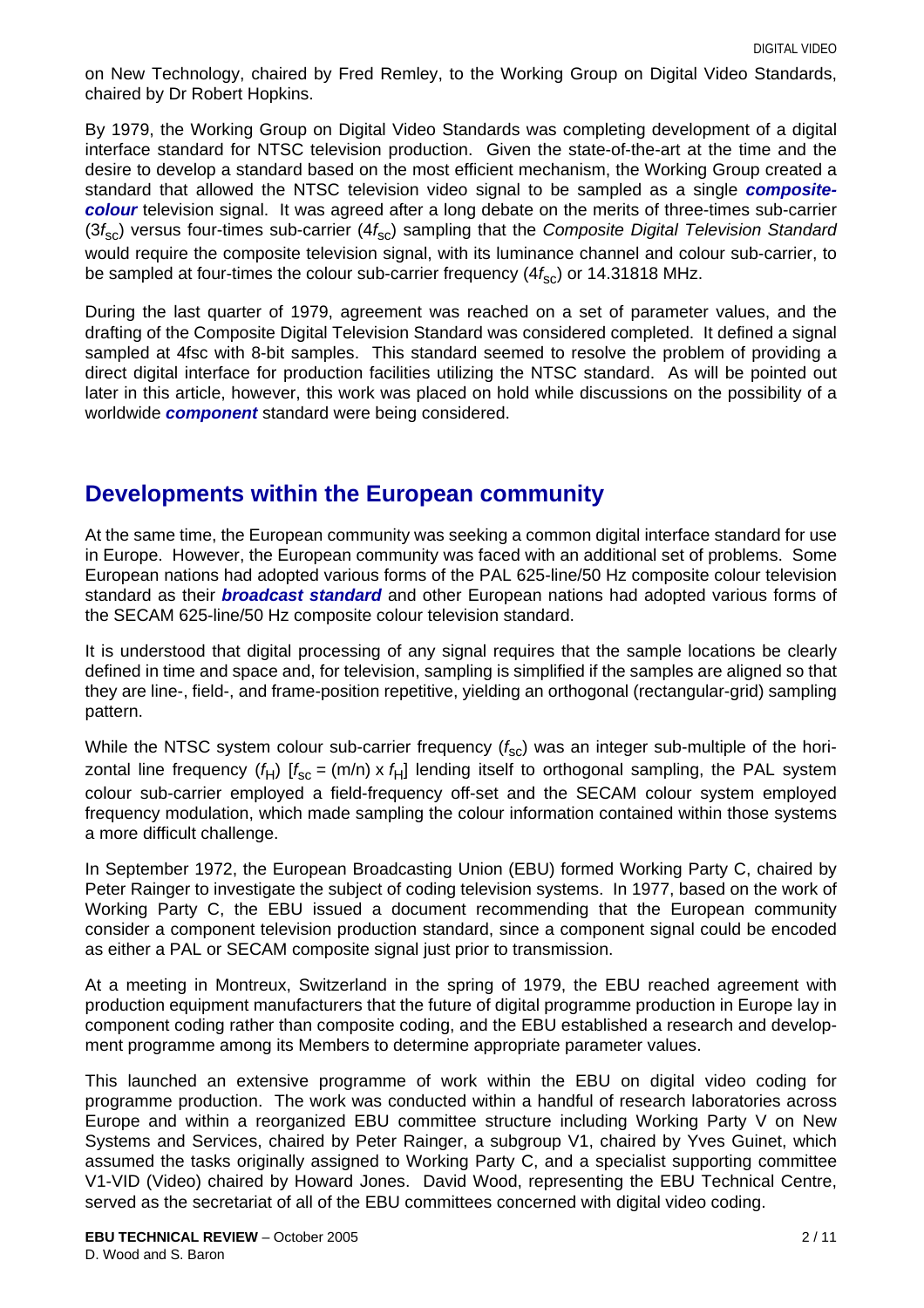Most of the individuals involved in the SMPTE and EBU efforts came to realize that the world community would be best served if there could be an agreement on a single production or studio digital interface standard regardless of which colour-standard (525-line NTSC, 625-line PAL, or 625 line SECAM) was being employed for transmission.

The EBU Technical Committee endorsed this conclusion at a meeting in April 1980, and instructed its technical groups: V, V1, and V1-VID to support this effort [\[1\]](#page-9-0).

Responding to this dialogue and so as not to prejudice the efforts being made to reach



**A turning point for the EBU – the 1980 Technical Committee meeting in London**

agreement on a worldwide component standard, Dr Hopkins in January 1980 put the finished work on the NTSC Composite Digital Television Standard temporarily aside – so that any minor modifications to the document that would serve to meet possible *worldwide* applications could be incorporated before final approval. Since copies of the document were bound in red binders, the standard was referred to as the "Red Book".

# **SMPTE organized for the task at hand**

Three SMPTE committees were charged with addressing various aspects of worldwide digital standards. The first group, organized in late 1974, was the Digital Study Group chaired by Charles Ginsburg. The Study Group was charged with investigating all issues concerning the application of digital technology to television.

By 1980, the Committee on New Technology was being chaired by Robert Hopkins. The Committee on New Technology established a Task Force on Component Digital Coding, with Frank Davidoff as chairman. This Task Force, which began work in February 1980, was charged with developing a recommendation for a single worldwide digital interface standard [\[2\]](#page-9-1). While membership in SMPTE committees is open to any interested and affected party, the membership of the Task Force had been limited to recognized experts in the field.

The third group involved in the project was the already-established Working Group on Digital Video Standards, where Ken Davies had replaced Robert Hopkins as chairman. This Working Group would process recommendations developed by the Study Group or the Task Force and document appropriate standards, recommended practices and engineering guidelines.

# **First considerations**

In 1979, EBU VI-VID proposed a single three-channel (Y, R-Y, B-Y) component standard. The system stipulated a 12.0 MHz luminance (Y channel) sampling frequency and provided for each of the colour-difference signals (R-Y and B-Y) to be sampled at 4.0 MHz. The relationship between the luminance and colour-difference signals was noted sometimes as (12:4:4) and sometimes as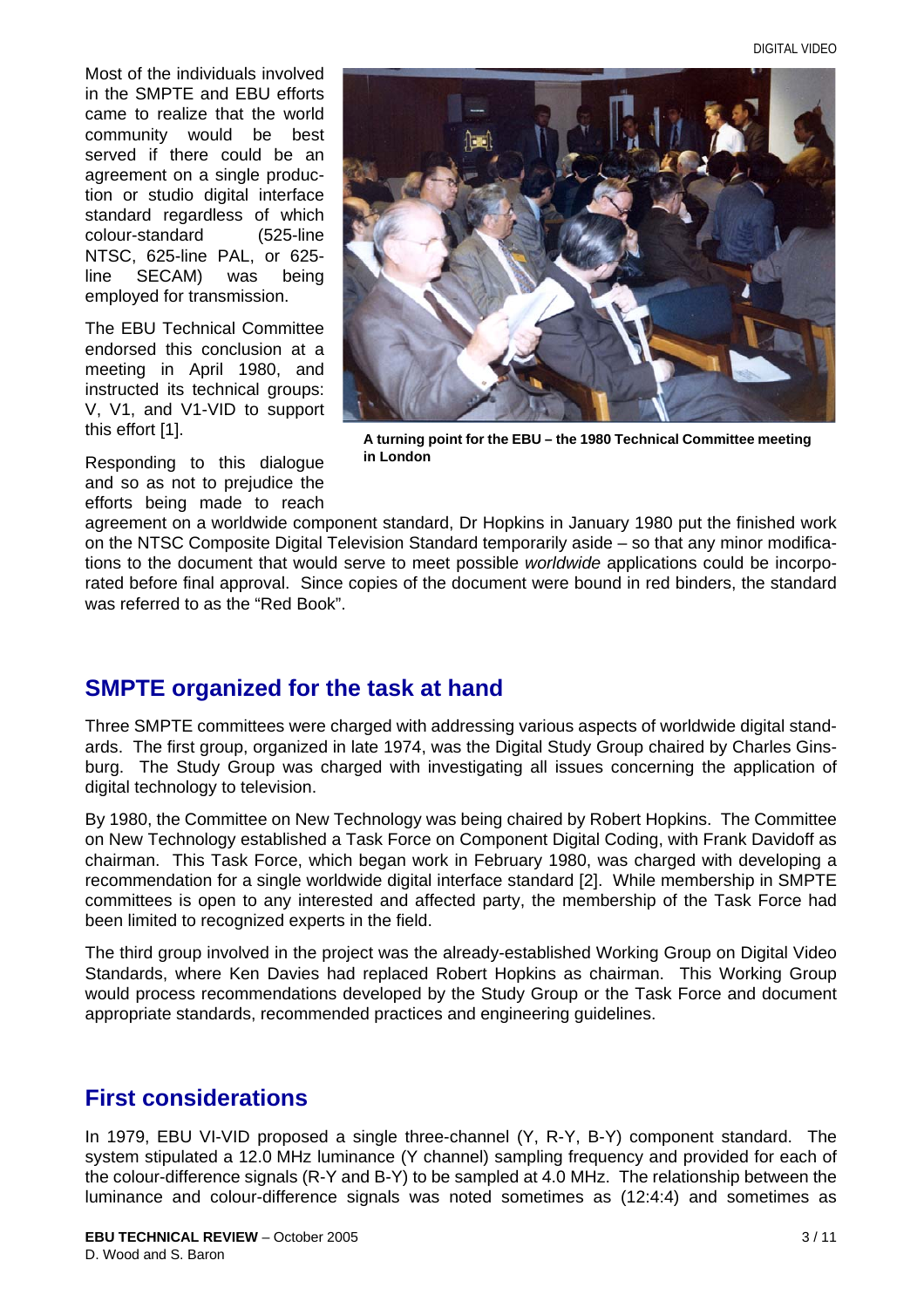(3:1:1). The proposal, based on the results of subjective quality evaluations, suggested these values were adequate to deliver 625/50i picture quality, transparently [\[3\].](#page-10-0)

The agenda of the January 1980 meeting of SMPTE's Digital Study Group included a discussion on a worldwide digital television interface standard. At that meeting, the Study Group considered the report of the European community.

It was recognized that while a three-color representation of the television signal using Red, Blue and Green (R,G,B) was the simplest three-component representation, a more efficient component representation, but one that is more complex, is to provide a luminance or grey scale channel (Y) and two colour-difference signals (R-Y and B-Y). The R-Y and B-Y components take advantage of the characteristics of the human visual system which is less sensitive to high-resolution information for colour than for luminance. This allows for the use of a lower number of samples to represent the colour-difference signals without observable losses in the restored images. Colour-difference components (I,Q or U,V or  $D_r$ ,  $D_b$ ) were already in use in the NTSC, PAL and SECAM systems to reduce the bandwidth required to support colour information.

Members of the NTSC community present at the January 1980 Study Group meeting believed that the EBU V1-VID proposed 12.0 MHz, (3:1:1) set of parameters would not meet the needs for television post-production, particularly with respect to *chroma-keying* which was then becoming an important tool. In addition, it was argued that: (1) the sampling frequency was too low (too close to the Nyquist point) for use in a production environment where multiple generations of edits were required to accommodate special effects, chroma-keying, etc. and (2) a 12.0 MHz sampling system would not produce an orthogonal array of samples in NTSC (at 12.0 MHz, there would be 762.666 pixels per line).

The NTSC community offered for consideration a single three-channel component standard based on (Y, R-Y, B-Y). This system stipulated a 4f<sub>sc</sub> (14.318 MHz) luminance-sampling frequency equal to 910 x  $f_{H525}$ , where  $f_{H525}$  is the NTSC horizontal line frequency. The proposal further provided for each of the colour-difference components to be sampled at 2f<sub>sc</sub> or 7.159 MHz. This relationship between the luminance and colour-difference signals was noted as *4:2:2*.

Representatives of the European television community present at the January 1980 Study Group meeting pointed to some potential difficulties with this proposal. The objections included: (1) that the sampling frequency was too high for use in practical digital recording at the time and (2) a 14.318 MHz sampling system would not produce an orthogonal array of samples in a 625-line system (at 14.318 MHz, there would be 916.36 pixels per line).

The NTSC community suggested that the European community adopt a luminance-sampling frequency that was a multiple of the 625-line frequency nearest to 14.318 MHz.

### **Seeking a Common Reference**

During the January 1980 Study Group meeting, Stan Baron asked why the parties involved had not considered a sampling frequency that was a multiple of the 4.5 MHz sound carrier, since the horizontal line frequencies of both the 525-line and 625-line systems had an integer relationship to 4.5 MHz.

The original definition of the *NTSC colour system* established a relationship between the soundcarrier frequency  $(f_S)$  and the horizontal line frequency  $(f_{H525})$ :

$$
f_{\text{H525}} = f_{\text{S}}/286 = 15734.265 \text{ Hz}
$$

It had further defined the vertical field rate  $(f_{\sqrt{525}})$ :

$$
f_{\textrm{V525}}=(f_{\textrm{H525}}\times2)/525=59.94006\ \textrm{Hz}
$$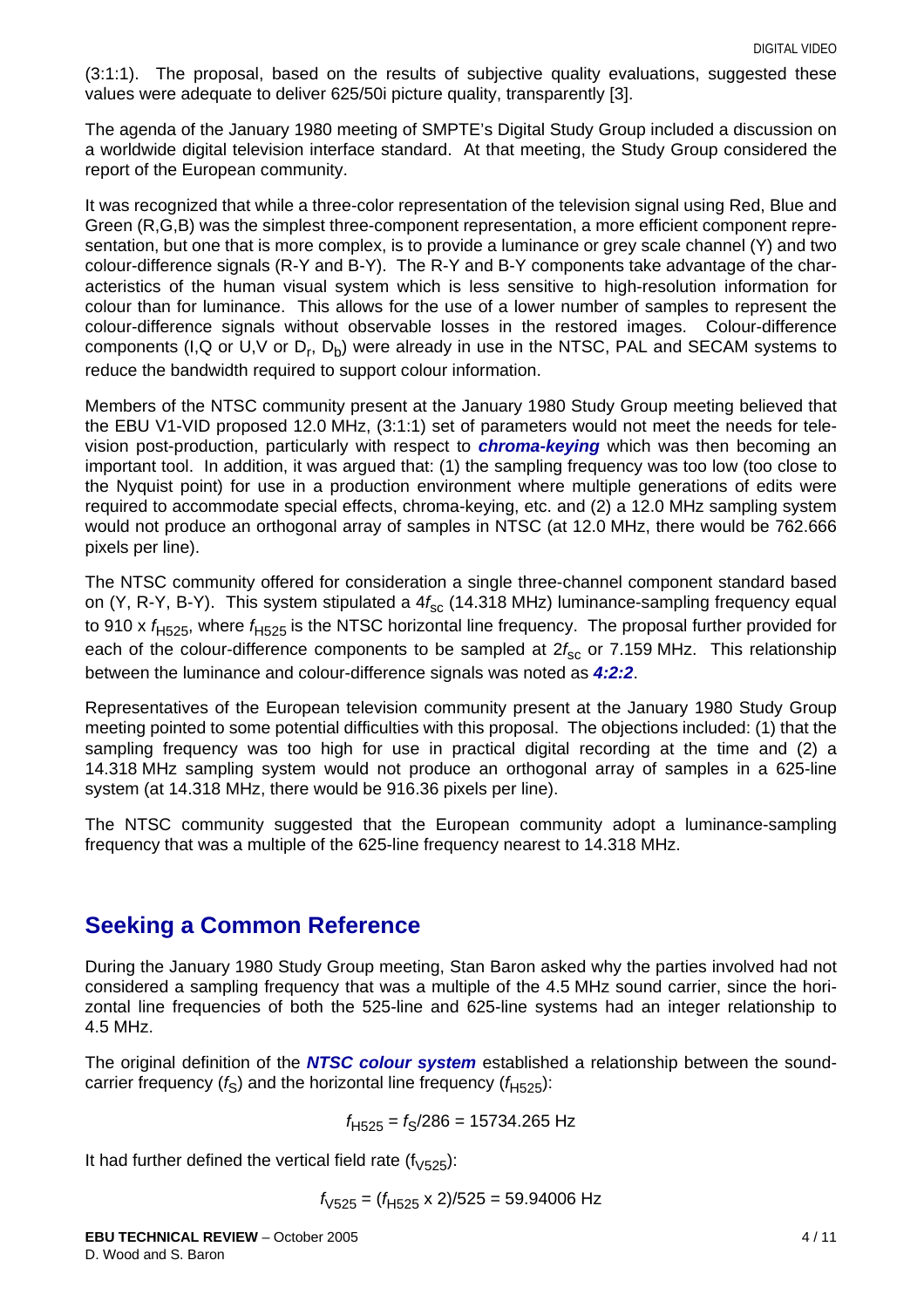... and also defined the colour sub-carrier  $(f_{SC})$ :

$$
f_{\text{SC}} = (f_{\text{H525}} \times 455)/2 = 3.579545 \text{ MHz}.
$$

Therefore, all the frequency components of the NTSC system could be derived as integer sub-multiples of the sound carrier [\[4\]](#page-10-1).

The **625-line system** defined the horizontal line frequency ( $f<sub>H625</sub>$ ) as:

$$
f_{H625} = 15625 \text{ Hz}
$$

... and the vertical field rate  $(f_{\sqrt{625}})$  as:

$$
f_{\sqrt{625}} = (f_{\sqrt{625}} \times 2)/625 = 50 \text{ Hz}.
$$

It was noted from the beginning that the relationship between  $f<sub>S</sub>$  and the horizontal line frequency  $(f<sub>H625</sub>)$  could be expressed as:

$$
f_{\sf H625}=f_{\sf S}/288
$$

Therefore, any sampling frequency that was an integer multiple of 4.5 MHz would produce samples in either the 525-line or 625-line systems that were orthogonal.

Stan Baron was asked to submit papers to the Study Group and the Task Force describing the relationship. The assignment was to cover two topics. The first topic was how the 625-line community might arrive at a sampling frequency close to 14.318 MHz. The second topic was to explain the relationship between the horizontal frequencies of the 525-line and 625-line systems and 4.5 MHz.

This resulted in Stan authoring a series of papers written between February and April 1980, addressed to the SMPTE Task Force explaining why 13.5 MHz should be considered the choice for a common luminance-sampling frequency. The series of papers was intended to serve as a tutorial with each of the papers expanding on the points previously raised.

At a subsequent meeting in January 1981, the EBU had considered an additional set of parameters based on a 13.0 MHz, (4:2:2) system. Additional research conducted by EBU members had shown that a (4:2:2) arrangement was needed in order to cope with picture processing requirements, such as chroma-key, and the EBU members believed a 13.0 MHz system appeared to be the most economic system that provided adequate picture processing.

# **Crunching the numbers**

The first note addressed to the Task Force was dated 11 February 1980 [\[5\].](#page-10-2) This paper pointed to the fact that since the horizontal line frequency of the 525-line system  $(f_{H525})$  had been defined as 4.5 MHz/286 (2.25 MHz/143), and the horizontal line frequency of the 625-line system  $(f<sub>H625</sub>)$  was equal to 4.5 MHz/288 (2.25 MHz/144), any sampling frequency that was a multiple of 4.5 MHz/2 could be synchronized to both systems. Since it would be desirable to sample colour-difference signals at less than the sampling rate of the luminance signal, then a sampling frequency that was a multiple of 2.25 MHz would be appropriate for use with the colour-difference components while a sampling frequency that was a multiple of 4.5 MHz would be appropriate for use with the luminance component.

Since the European community had argued that the sampling frequency must be lower than 14.318 MHz and the NTSC countries had argued that the sampling frequency must be higher than 12.00 MHz, the paper and cover letter dated 11 February 1980 suggested consideration of 3 x 4.5 MHz or 13.5 MHz as the common luminance (Y) channel-sampling frequency (858 times the 525-line horizontal line-frequency rate and 864 times the 625-line rate both equal 13.5 MHz).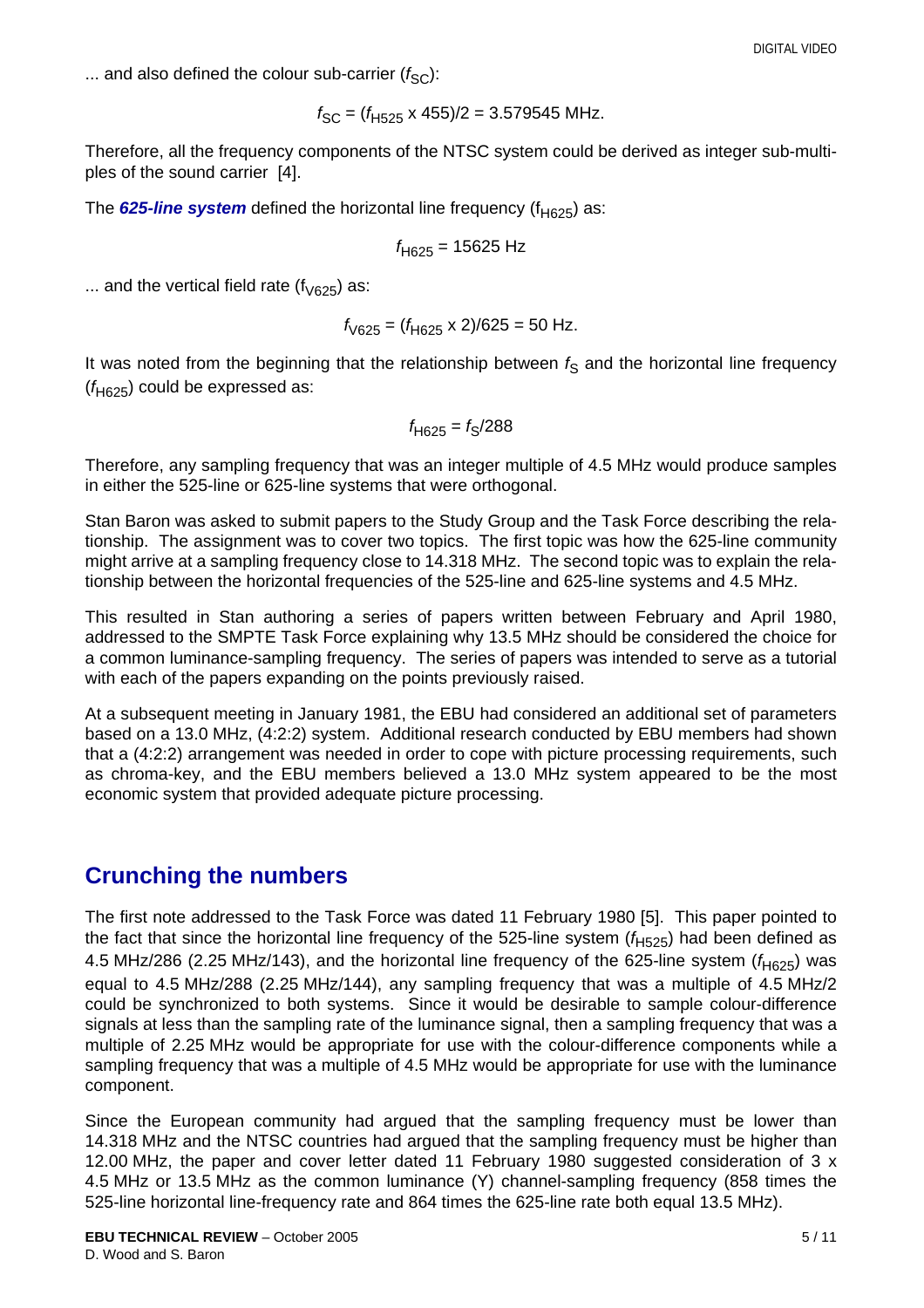The series of notes offered a tristimulous component colour system based on (Y, R-Y, B-Y) and a luminance/colour sampling relationship of (4:2:2), with the colour signals sampled at 6.75 MHz. In order for the system to facilitate standards conversion, both the luminance and colour-difference samples should be orthogonal. This implies a number of samples per active line that is divisible by four.

The February 1980 note further suggested that the number of samples per active line period should be greater than 715.5 to accommodate all of the European standards active line periods. While the number of pixels per active line equal to *720 samples per line* was not suggested until the next note, (720 is the number found in Rec. 601 and SMPTE 125), 720 is the first value that "works". 716 is the first number greater than 715.5 that is divisible by 4 (716 = 4 x 179), but does not lend itself to standards conversion between 525-line component and composite colour systems or provide sufficiently small pixel groupings to facilitate special effects. Arguments in support of 720 were provided in additional notes prior to IBC in September 1980.

Note that 720 equals 6! [i.e. 6-factorial, or  $6x5x4x3x2x1$ ] which is also equal to  $2^4 \times 3^2 \times 5$ . This allows for many small factors, important for finding an economical solution to conversion between the 525-line component and composite colour standards and for image manipulation in special effects. The composite 525-line digital standard provided for 768 samples per active line. 768 =  $2^8$ x 3. The relationship between 768 and 720 can be described as 768/720 =  $(2^8 \times 3)/(2^4 \times 3^2 \times 5)$  =  $(2<sup>4</sup>)/(3 x 5) = 16/15$ . A set of 16 samples in the composite standard could be used to calculate a set of 15 samples in the component standard.

### **Proof of performance**

At the 1980 IBC conference, international consensus became focused on the 13.5 MHz, (4:2:2) system. However, both the 12.0 MHz and 14.318 MHz systems retained some support for a variety of practical considerations.

Discussions within the Working Group on Digital Video Standards indicated that consensus could not be achieved without the introduction of convincing evidence.

The SMPTE proposed to hold a *"Component-Coded Digital Video Demonstration"* in San Francisco in February 1981, organized by and under the direction of the Working Group on Digital Video Standards, to evaluate component-coded systems. A series of practical tests/demonstrations were organized to examine the merits of various proposals with respect to picture quality, production



The test room in San Francisco awaits the first subjects various levels of performance.

effects, recording capability and practical interfacing, and to establish an informed basis for decision-making.

The EBU had scheduled a series of demonstrations at the IBA in January 1981, for the same purpose. The SMPTE invited the EBU to hold its February meeting of the *Bureau* of the Technical Committee in San Francisco to be followed by a joint meeting to discuss the results. It was agreed that demonstrations would be conducted at three different sampling frequencies (near 12.0 MHz, 13. 5 MHz, and 14.318 MHz) and at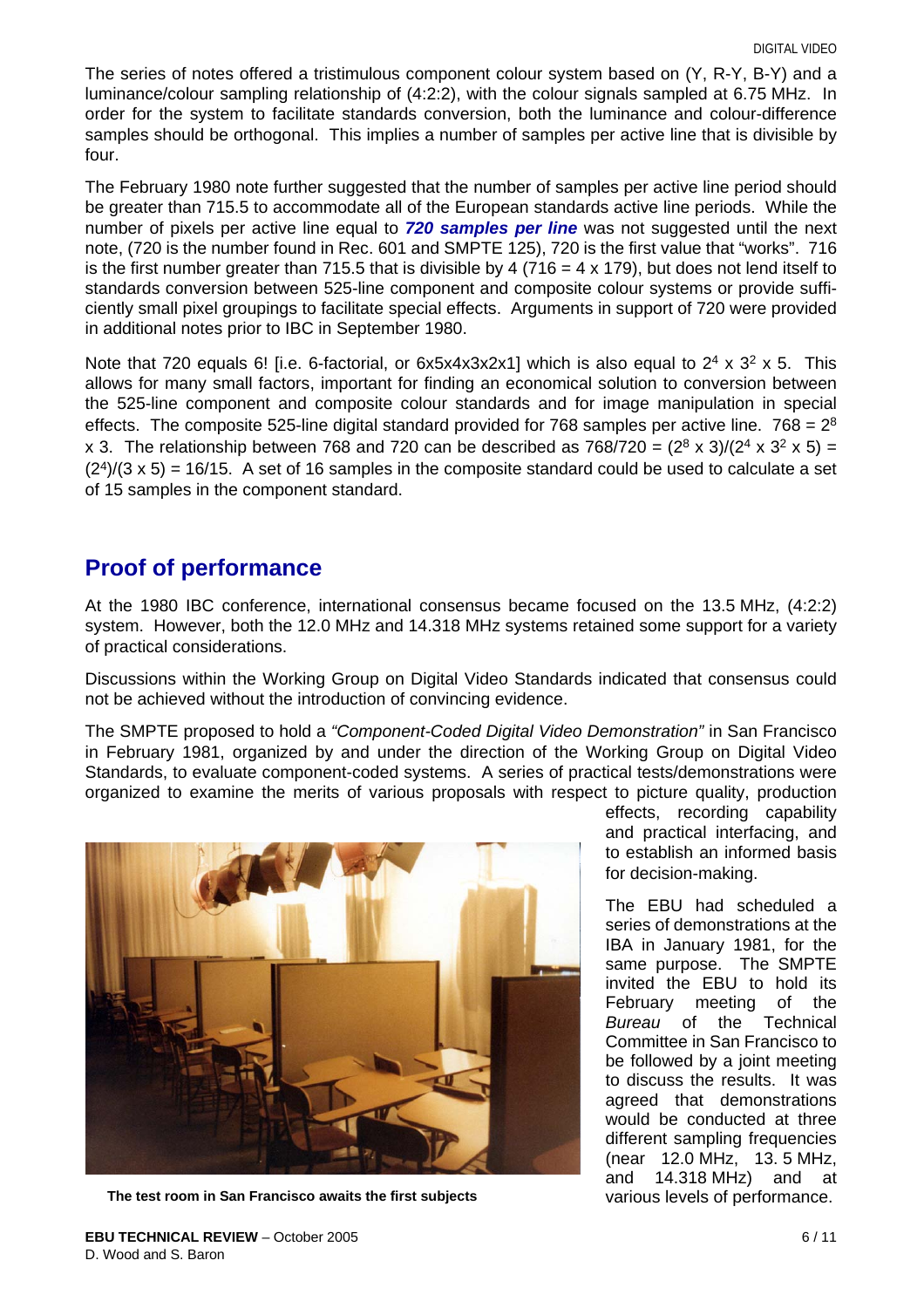Approximately one year from the date of the original 13.5 MHz proposal, from 2 - 6 February 1981, the SMPTE conducted demonstrations at KPIX Television, Studio N facilities in San Francisco in which a number of companies participated. Each participating sponsor developed equipment with the digital interface built to the specifications provided. The demonstration was intended to provide proof of performance and to allow the international community to come to an agreement [\[6\]](#page-10-3).

The demonstration organizing committee had to improvise many special interfaces and interconnections, as well as create a range of test objects, test signals, critical observation criteria, and a scoring and analysis system and methodology.

The demonstrations were supported with equipment and personnel by many of the companies that were pioneers in the development of digital television and included: ABC Television, Ampex Corporation, Barco, Canadian Broadcasting Corporation, CBS Technology Centre, Digital Video Systems, Dynair, Inc., KPIX-Westinghouse Broadcasting, Leitch Video Ltd., Marconi Electronics, RCA Corporation and RCA Laboratories, Sony Corporation, Tektronix Inc., Thomson-CSF, VG Electronics Ltd. and VGR Corporation.

### **Developing an agreement**

The San Francisco demonstrations proved the viability of the *13.5 MHz (4:2:2)* proposal. Members of the EBU and SMPTE committees met at a joint meeting chaired by Peter Rainger in March 1981 and agreed to propose the 13.5 MHz (4:2:2) standard as the worldwide standard. By autumn 1981, NHK in Japan led by Mr Tadokoro, had performed its own independent evaluations and concurred that the 13.5 MHz (4:2:2) standard offered the optimum solution.

A number of points were generally agreed upon and formed the basis of a new worldwide standard. They included:

- 1) The existing colorimetry of the EBU (for PAL and SECAM) and NTSC colour models would be retained for 625-line and 525-line signals respectively, as colour matrixing to a common colorimetry was considered over-burdensome;
- 2) An 8-bit-per-sample representation would be defined initially, being within the state-of-the-art, but a 10-bit-per-sample representation would be required for many production uses;
- 3) The range of the signal to be included should include head-room (above white level) and footroom (below black level) to allow for production overshoots;
- 4) The line length to be sampled should be somewhat wider than those of the analogue systems (NTSC, PAL, SECAM) under consideration to faithfully preserve picture edges and to avoid picture cropping;
- 5) A bit-parallel, sample multiplexed interface (e.g. transmitting R-Y, Y, B-Y, Y, R-Y, ...) was practical but, in the long-term, a fully bit- and word-serial system would be desirable;
- 6) The gross data rate should be recordable within the capacity of digital tape recorders then in the development stages by Ampex, Bosch, RCA and Sony.

| <b>Abbreviations</b>        |                                                                                                                                                                                                            |                          |                                                                                                  |
|-----------------------------|------------------------------------------------------------------------------------------------------------------------------------------------------------------------------------------------------------|--------------------------|--------------------------------------------------------------------------------------------------|
| <b>CCIR</b>                 | (ITU) International Radio Consultative<br>Committee                                                                                                                                                        | <b>OTI</b><br><b>PAL</b> | Organización de la Televisión Iberoamericana<br><b>Phase Alternation Line</b>                    |
| <b>IBC</b><br><b>IRE</b>    | International Broadcasting Convention<br>A relative unit of measure (named after the<br>Institute of Radio Engineers). One IRE equals<br>1/140th of the composite video signal's peak-to-<br>peak voltage. | <b>RGB</b>               | Red-Green-Blue (colour model)<br><b>SECAM</b> Séquentiel couleur à mémoire                       |
|                             |                                                                                                                                                                                                            |                          | <b>SMPTE</b> Society of Motion Picture and Television<br>Engineers (USA)                         |
| <b>ITU-R</b><br><b>NTSC</b> | <b>ITU - Radiocommunication Sector</b><br><b>National Television System Committee (USA)</b>                                                                                                                | <b>YUV</b>               | The luminance (Y) and colour difference (U and<br>V) signals of the PAL colour television system |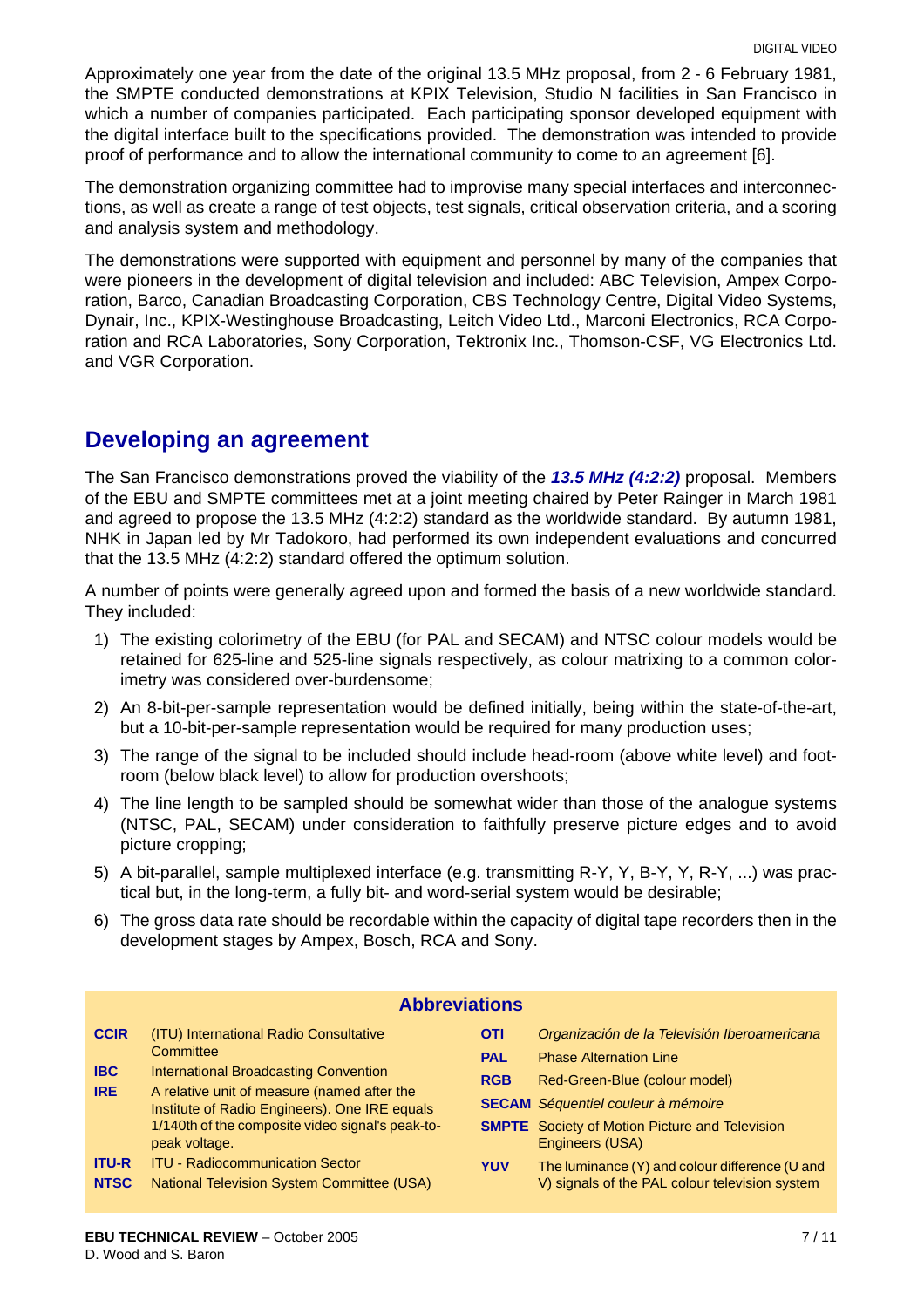The standard, as documented, provided for each digital sample to consist of at least 8 bits, with 10 allowed. The values for the black and white levels were defined, as was the range of the colour signal. (R-Y) and (B-Y) became  $C_R$  [=0.713 x (R-Y)] and  $C_B$  [=0.564 x (B-Y)]. While the original note dated February 1980 addressed to the Task Force proposed a code of  $252_{10}$  (1111 1100) for "white" at 100 IRE and a code of  $72_{10}$  (0100 1000) for "black" at 0 IRE, to allow capture of the sync levels, agreement was reached to utilize better the range of codes to capture the grey scale values with more precision and provide more overhead. "White" was to be represented by an eight-bit code of  $240_{10}$  (1111 0000) and "black" was to be represented by an eight-bit code  $16<sub>10</sub>$  (0001 0000). Codes for defining the beginning and the end of picture lines and picture area were agreed upon, as well as synchronizing coding for line, field and frame, each coding sequence being unique and not occurring in the video signal.

The SMPTE and EBU organized an effort over the next few months to familiarize the remainder of the worldwide television community with the advantages offered by the 13.5 MHz (4:2:2) system and the reasoning behind its set of parameters. The members of the SMPTE Task Force travelled to Europe and to the Far East. The members of the EBU committees travelled to the, then, Eastern European block nations and to the members of the OTI, the organization of the South American broadcasters. The objective of these "world tours" was to build a consensus prior to the upcoming discussion at the ITU in the autumn of 1981. The success of this effort could serve as a model to be followed in developing future agreements.

### **SMPTE 125**

A draft SMPTE standard document was offered for consideration by the Working Group that listed the parameter values for a 13.5 MHz system. Since copies of the document were bound in a green binder prior to final acceptance by the SMPTE, the standard was referred to as the "Green Book".

In April 1981, the draft of the standard titled *"Coding Parameters for a Digital Video Interface between Studio Equipment for 525-line, 60-field Operation"* was distributed to a wider audience for comment. This updated draft reflected the status of the standard after the tests in San Francisco, and agreements reached at the joint EBU/SMPTE meeting in March 1981. At a meeting of EBU group V1/VID in June 1981, members – prompted by John Rossi from CBS – agreed that slightly more headroom was needed, and the EBU community consequently requested a subtle change to the value of white in the luminance channel, and it assumed the value of 23510. This change was approved in August 1981.

After review and some modification (as noted above), the "Green Book" was adopted as *SMPTE Standard 125*.

# **Recommendation 601**

The European Broadcasting Union generated an EBU Standard containing a companion set of parameter values. The SMPTE 125 and EBU documents were then submitted to the International Telecommunications Union (ITU).

The ITU, a treaty organization within the United Nations, is responsible for international agreements on communications. The ITU Radio Communications Bureau (ITU-R/CCIR) is concerned with wireless communications, including allocation and use of the radio frequency spectrum. The ITU also provides technical standards, which are called "Recommendations".



**David Wood explains the proposed standard to delegates at an ITU meeting**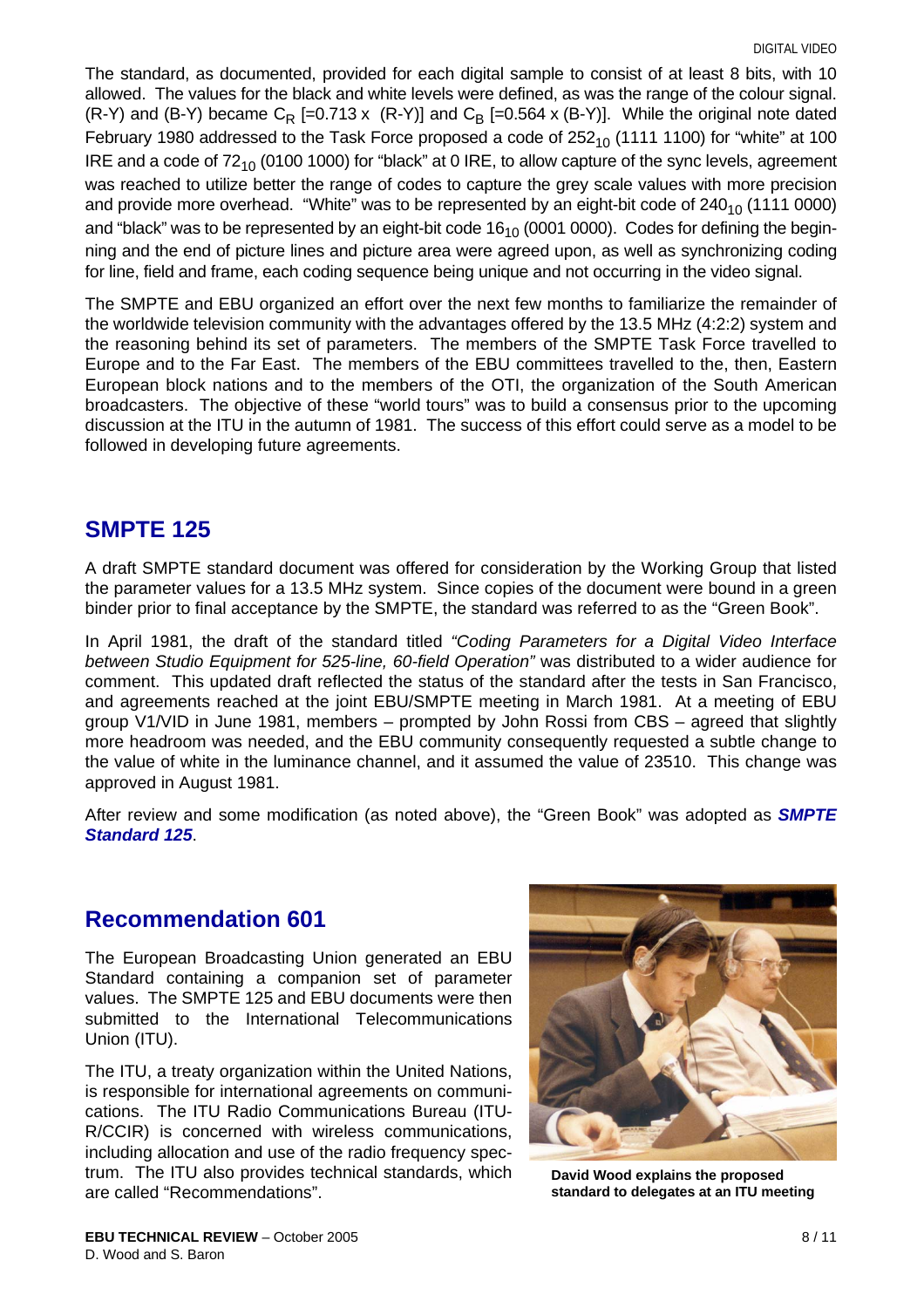A document describing the digital parameters contained in the 13.5 MHz (4:2:2) system was approved for adoption as document 11/1027 at ITU-R/CCIR meetings in Geneva in September and October 1981. A revised version, document 11/1027 Rev. 1, dated 17 February 1982, and titled *"Draft Rec. AA/11 (Mod F): Encoding parameters of digital television for studios"* was adopted by the ITU-R/CCIR Plenary Assembly in February 1982. It described the digital interface standard for transfer of video information between equipment designed for use in either 525-line or 625-line conventional colour television facilities. Upon approval, document 11/1027 Rev. 1 became *ITU Recommendation 601* [\[7\].](#page-10-4)

### **The foundation for the all-digital television service**

It is understood that volume drives the cost to the user of any technology. The greater the volume, the lower the per-unit cost. By providing a standard that enabled the design and manufacture of equipment that could operate in both 525-line/60 Hz and 625-line/50 Hz production environments, the 4:2:2 Component Digital Television Standard allowed for a scale of economy and reliability that was unprecedented.

The 4:2:2 Component Digital Television Standard permitted equipment supplied by different manufacturers to exchange video and embedded audio and data streams and/or to record and play back those streams directly in the digital domain without having to be restored to an analogue signal. This meant that the number of different processes and/or generations of recordings could be increased without the noticeable degradation of the information experienced with equipment based on analogue technology.

A few years after the adoption of the 4:2:2 Component Digital Television Standard, all-digital production facilities were shown to be practical [\[8\]](#page-10-5).



**Stanley Baron** obtained BSEE and MSEE degrees from New York University and was involved in the design and development of digital television systems over four decades, beginning in 1962. He was the inventor of the first commercially-available digital graphics generator for television applications. In 1980, he described a digital sampling structure and equipment interface for television that was compatible with existing 50 Hz and 60 Hz television broadcast standards. His proposal became the basis of the international standards for component 4:2:2 digital television.

Mr Baron retired at the end of 1998 as Managing Director, Television Technology for the National Broadcasting Company (NBC) in New York where he was responsible for the investigation, evaluation and implementation of new television technology. He served as Chairman of the Advanced Television Systems Committee, Technology Committee, (ATSC-T3), charged by the FCC with responsibility for documenting

the digital Advanced Television System standard, and was elected by the member nations as Chairman of the ITU's Task Group, ITU/R-TG11/3, charged with responsibility for developing international agreements on digital terrestrial television broadcasting.

Stan Baron is a past-president of the Society of Motion Picture and Television Engineers (SMPTE). He also served two terms as SMPTE Engineering Vice President with responsibility for supervising approximately 100 projects and approximately 600 professionals involved in developing US and international technical standards. He has been elected a Fellow of the Royal Television Society (UK), a Fel-

low of the SMPTE, a Fellow of the IEEE, and a Fellow of the BKSTS (UK).

**David Wood** is Head of New Technology at the EBU Headquarters in Geneva. He is a graduate of the Electronics Department at Southampton University in the UK and the UNIIRT in Ukraine. He worked for the BBC and the former IBA in the UK, before joining the EBU.

Within the EBU, David Wood is currently Secretary of the Digital Strategy group, the On-line Services group and the Television Quality Evolution group.

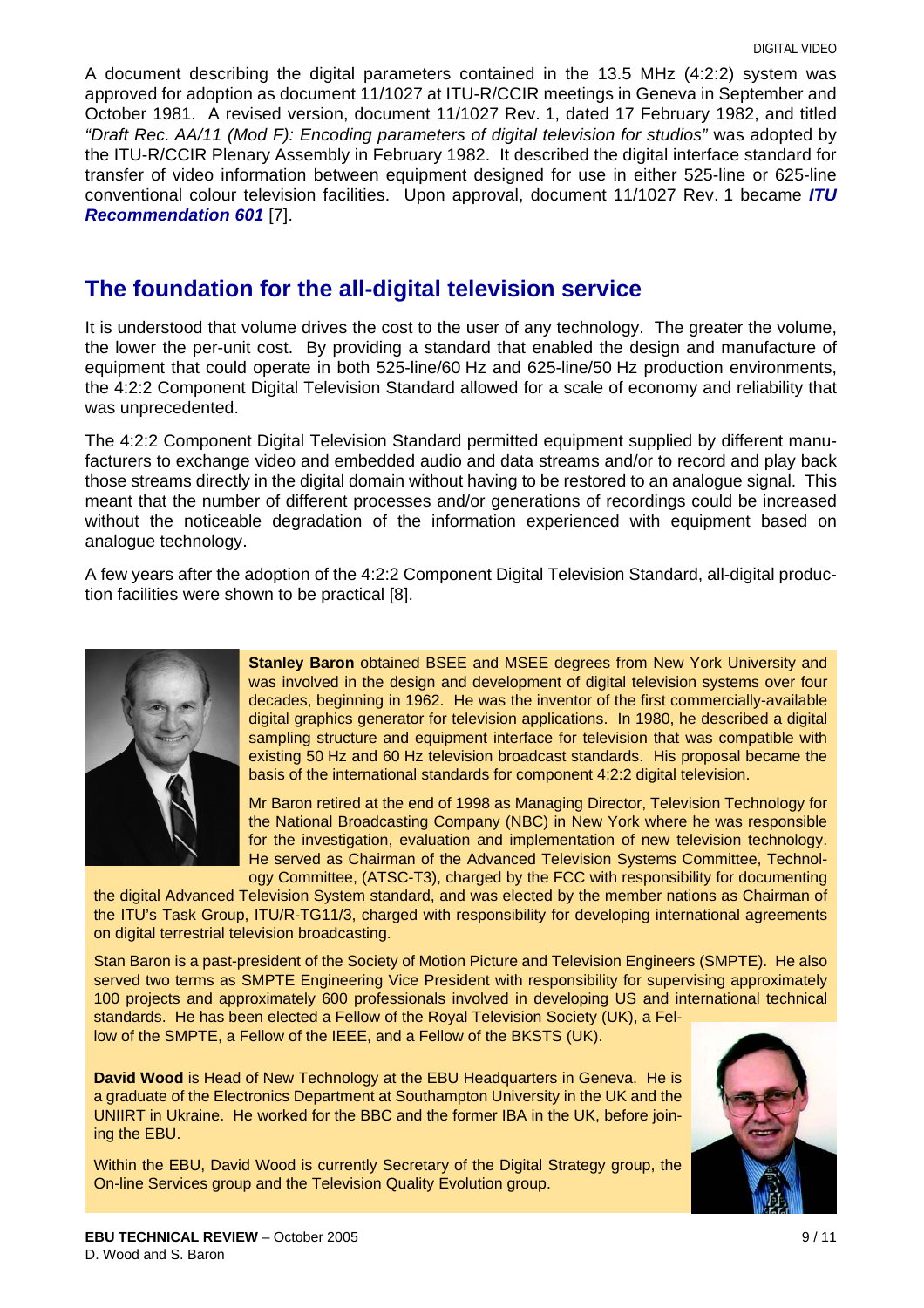As noted above, Rec. 601 provided 720 samples per active line for the luminance channel and 360 samples for each of the colour-difference signals.

When the ITU defined HDTV, they stipulated: *"the horizontal resolution for HDTV as being twice that of conventional television systems"* described in Rec. 601 and a picture aspect ratio of 16:9. A 16:9 picture ratio requires one-third more pixels than a 4:3 picture ratio. Starting with 720, doubling the resolution to 1440 and adjusting the count for a 16:9 aspect ratio leads to the 1920 sample per active line defined as the basis for HDTV [\[9\]](#page-10-6). Accommodating the Hollywood and computer communities' request for "square-pixels", meant that the number of lines should be 1920 x (9/16) = *1080*.

Progressive scan systems at 1280 pixels per line and 720 lines per frame are also a member of the "720-pixel" family. 720 pixels x 4/3 (resolution improvement) x 4/3 (16:9 aspect ratio adjustment) = 1280. Accommodating the Hollywood and computer communities' request for "square-pixels", meant that the number of lines should be 1280 x (9/16) = *720*.

Therefore, most digital television systems, including digital video tape systems and DVD recordings are derived from the 4:2:2 basic standard format. The 720 pixel-per-active-line structure became the basis of a family of structures (the 720-pixel family) that was adopted for MPEG-based systems including both conventional television and HDTV systems.

The appearance of high-quality, fully-digital production facilities that provide digital video, audio and metadata streams, and the successful development of digital compression and modulation schemes, allowed for the introduction of digital television *broadcast* services.

These digital television broadcast services, in turn, provided more efficient use of the spectrum, higher-quality images accompanied by multi-channel Surround Sound, the ability to include supporting digital data streams in the broadcast channel, and the possibility of transmitting a theatre experience to the home ... and all of this was built on the foundation provided by the 4:2:2 Component Digital Television Standard, first described in February 1980 and adopted as an international agreement in February 1982.

### **Acknowledgments**

This article is intended to acknowledge the early work on digital component-coded television carried out over several years by many individuals, organizations and administrations throughout the world. It is not possible in a limited space to list all of the individuals or organizations involved, but by casting a spotlight on the results of their work and its significance over the past 25 years, we honour them all.

The authors are indebted to a few individuals who contributed to this article by reviewing the draft, sharing their memories of the events, and offering suggestions for improvements that were incorporated into the text. We acknowledge and thank Frank Davidoff, Kenneth Davies, and Dr Robert Hopkins, for their significant contributions to this celebration of the journey to a worldwide standard. The authors also thank Mike Dolan for his helpful comments concerning the text. Any errors in the text that escaped the editing and review process are the responsibility of the authors.

# **References**

- <span id="page-9-0"></span>[1] Yves Guinet: **Evolution of the EBU's position in respect of the digital coding of television** EBU Review - Technical, June 1981, pp.111-117.
- <span id="page-9-1"></span>[2] Kenneth Davies: **SMPTE Demonstrations of Component-Coded Digital Video, San Francisco, 1981** SMPTE Journal, October 1981, pp.923-925.